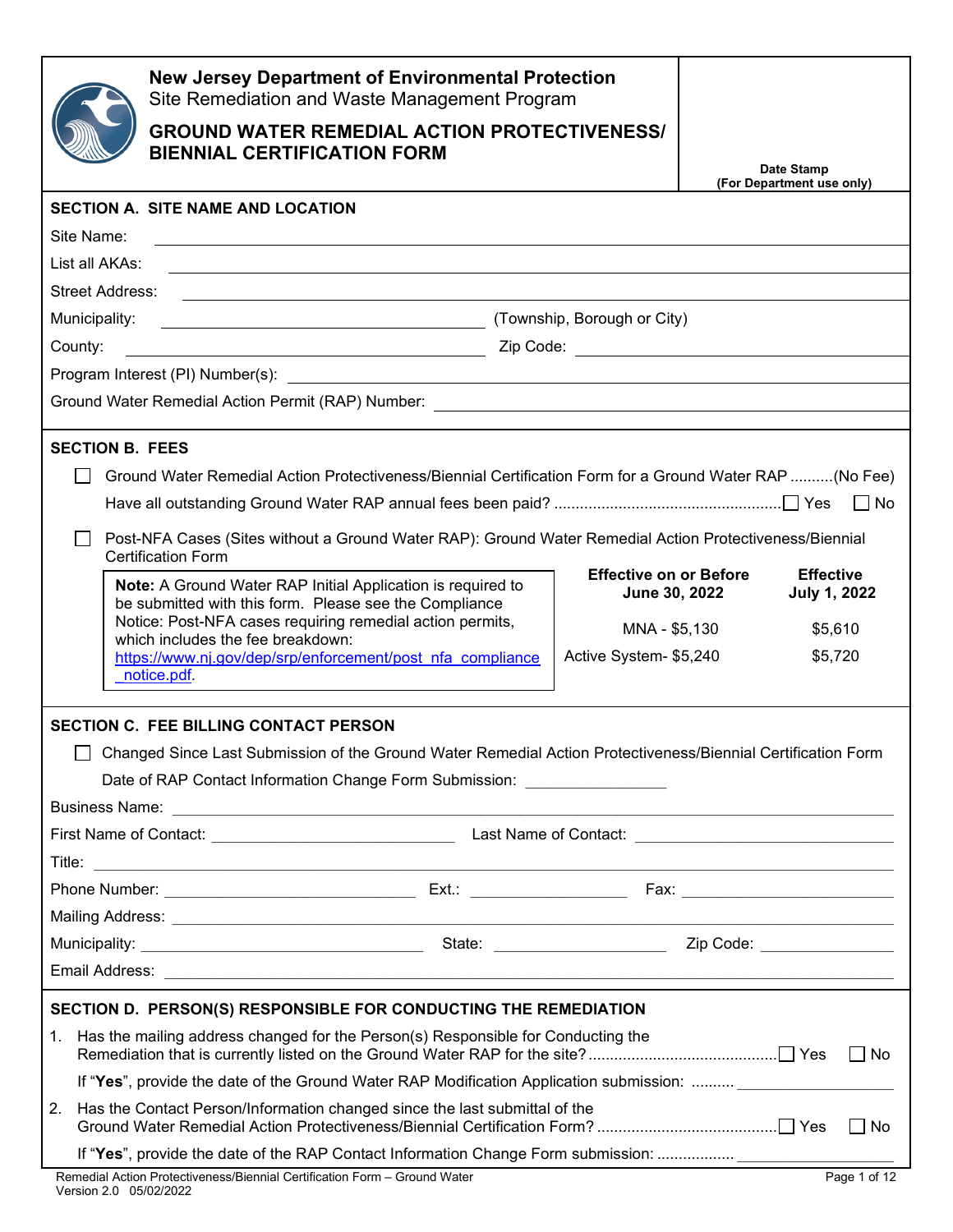|    | SECTION E. CURRENT OWNER(S) OF THE SITE                                                                                                                                                                                                                                                  |
|----|------------------------------------------------------------------------------------------------------------------------------------------------------------------------------------------------------------------------------------------------------------------------------------------|
| 1. | $\Box$ No<br>Has the Property Owner changed from what is currently listed on the Ground Water RAP for the site? $\square$ Yes                                                                                                                                                            |
|    | If "Yes", provide the date of the RAP Transfer/Change of Property                                                                                                                                                                                                                        |
| 2. | Has the mailing address changed for the Property Owner that is currently listed<br>$\square$ No                                                                                                                                                                                          |
|    | If "Yes", provide the date of the Ground Water RAP Modification Application submission:                                                                                                                                                                                                  |
| 3. | Has the Contact Person/Information changed since the last submittal of the Ground Water Remedial Action<br>$\Box$ No                                                                                                                                                                     |
|    | If "Yes", provide the date of the RAP Contact Information Change Form submission:                                                                                                                                                                                                        |
|    | <b>SECTION F. ATTACHED DOCUMENTS</b>                                                                                                                                                                                                                                                     |
|    | Attach electronic copies of the following documents in an email to srp submissions@dep.nj.gov*: (Check all that apply)                                                                                                                                                                   |
|    | *See instructions for how to handle submissions associated with a Post-NFA Case.                                                                                                                                                                                                         |
|    | Ground Water Remedial Action Protectiveness/Biennial Certification Form using the current form on the NJDEP<br>Website (Required).                                                                                                                                                       |
|    | A summary of the ground water sampling results by monitoring well in tabular format to this form, including all<br>historical ground water sampling data associated with the Ground Water RAP (Required).                                                                                |
|    | The last four ground water contour maps completed for the site, which includes the extent of the CEA/WRA,<br>monitoring well and AOC locations on it, and the direction of ground water flow at the site (Required).                                                                     |
|    | All well inspection reports/logs that have been completed since the last submittal of<br>the Ground Water Remedial Action Protectiveness/Biennial Certification Form (Required).                                                                                                         |
|    | The results of the required updated well search to this form, including a scaled map and a table indicating which<br>wells were previously evaluated (Required).                                                                                                                         |
|    | The field sampling sheets since the last submittal of the Ground Water Remedial Action Protectiveness/Biennial<br>Certification Form (Required).                                                                                                                                         |
|    | A table summarizing the monitoring well construction details (below ground surface (bgs)) for all the monitoring<br>wells associated with the Ground Water RAP (Required).                                                                                                               |
|    | A contaminant concentration table that compares the GWQS changes and order of magnitude analysis associated<br>with the Ground Water RAP (Required).                                                                                                                                     |
|    | The Contaminants of Emerging Concern (CECs) evaluation completed associated with the Ground Water RAP<br>(Required).                                                                                                                                                                     |
|    | A summary of the Technical Impracticability (TI) Determination and a 5-year evaluation, if applicable.                                                                                                                                                                                   |
|    | A current Tax Map of the property if the block and lot has changed for the CEA/WRA, if applicable.                                                                                                                                                                                       |
|    | The vapor intrusion sampling results, including a scaled site map indicating the<br>location of all structures investigated for vapor intrusion, if applicable.                                                                                                                          |
|    | Any vapor intrusion sampling results as required from the Operation, Maintenance, & Monitoring (OMM) Plan for the<br>vapor intrusion engineering control(s)/mitigation system(s) for the permit, including the NJDEP Vapor Intrusion<br>Mitigation Monitoring and Maintenance Checklist. |
|    | Any vapor intrusion sampling results as required from the Vapor Intrusion Long-Term Monitoring Plan for the permit,<br>if applicable.                                                                                                                                                    |
|    | The summary of the inspection and a scale site map clearly identifying the buildings with Indeterminate Vapor<br>Intrusion Pathway status, including the address and block/lot of each building, if applicable.                                                                          |
|    | The completed Remediation Cost Review and RFS/FA Form with a detailed cost estimate, if applicable.                                                                                                                                                                                      |
|    | The homeowner or condominium association's annual budget that includes funds for the operation, maintenance,<br>and monitoring of the engineering control(s) associated with the Ground Water RAP, if applicable.                                                                        |
|    | The annual statements confirming the value of the Financial Assurance Instrument, if applicable.                                                                                                                                                                                         |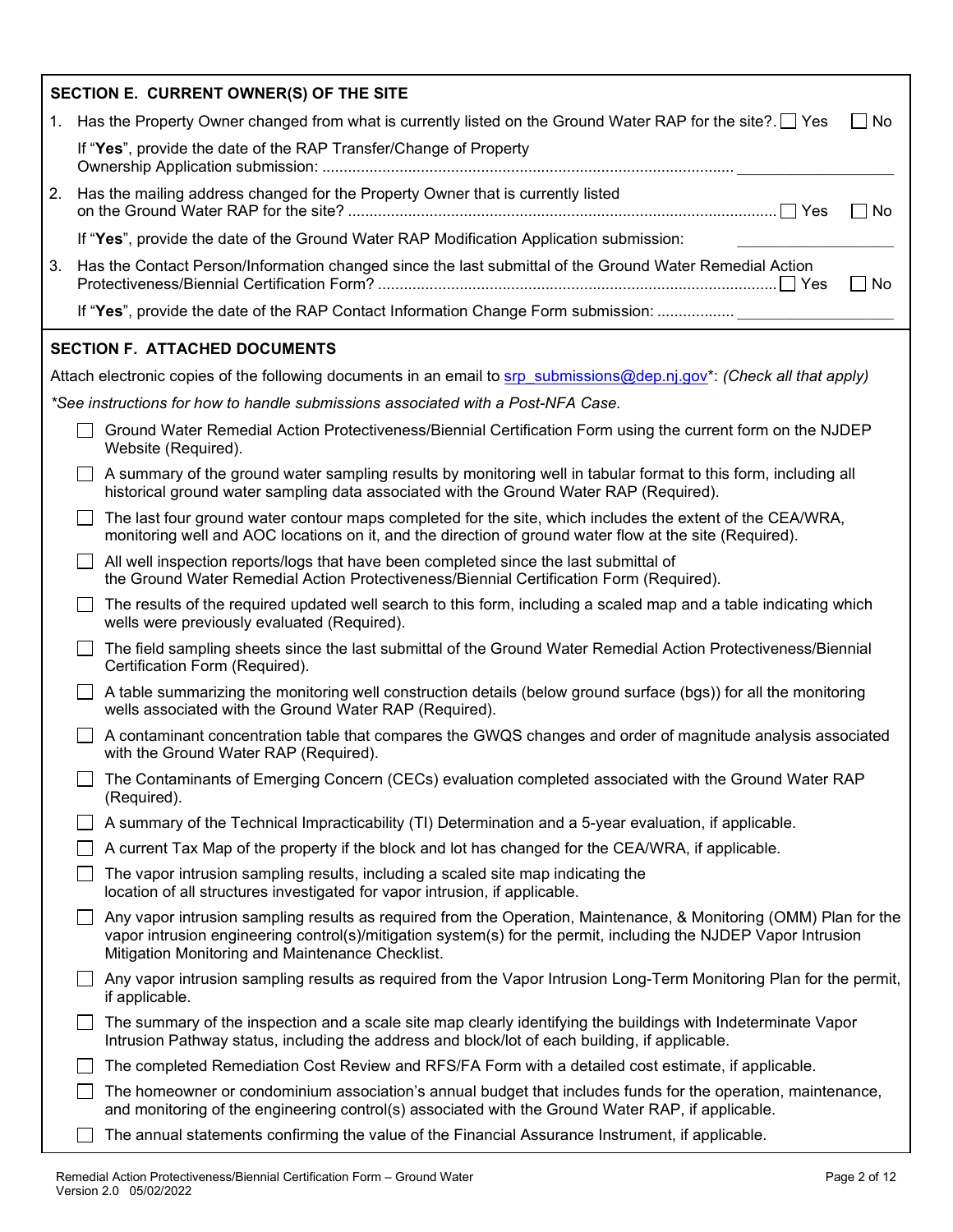|    |    | SECTION G. REMEDIAL ACTION AND CEA/WRA INFORMATION                                                                                                                                                                                               |      |
|----|----|--------------------------------------------------------------------------------------------------------------------------------------------------------------------------------------------------------------------------------------------------|------|
|    |    | 1. Type of Ground Water Remediation                                                                                                                                                                                                              |      |
| a. |    | <b>Monitored Natural Attenuation</b>                                                                                                                                                                                                             |      |
|    |    | 1) Has ground water sampling been conducted at the site since the last submittal of                                                                                                                                                              | ∐ No |
|    |    | If "Yes", attach a summary of the ground water sampling results by monitoring<br>well in tabular format to this form, including all historical ground water sampling<br>data for the site.                                                       |      |
|    | 2) | Has ground water sampling been conducted in accordance with the Ground                                                                                                                                                                           | No   |
|    |    | If "No", provide justification for deviating from the Ground Water Monitoring Plan<br>and attach additional documentation if needed:                                                                                                             |      |
|    |    |                                                                                                                                                                                                                                                  |      |
|    |    |                                                                                                                                                                                                                                                  |      |
|    |    |                                                                                                                                                                                                                                                  |      |
|    |    |                                                                                                                                                                                                                                                  |      |
|    | 3) | Do the results of the ground water sampling demonstrate that contaminant<br>concentrations have decreased to or below the applicable Ground Water Quality<br>Standards for two ground water sampling events accounting for seasonal<br>$\Box$ No | N/A  |
|    |    | If "Yes", then submit a Ground Water RAP Termination Application<br>and skip the rest of this section.                                                                                                                                           |      |
|    | 4) |                                                                                                                                                                                                                                                  | ∣No  |
|    |    | If "No", provide the date of Ground Water RAP Modification submission<br>or the justification supporting the protectiveness of the ground water                                                                                                  |      |
|    | 5) | Is the <b>behavior</b> of the ground water contaminant plume                                                                                                                                                                                     | No   |
|    |    | If "Yes", check off only one of the following: Shrinking<br>Stable                                                                                                                                                                               |      |
|    |    | If "No", provide the date of Ground Water RAP Modification submission<br>or the justification supporting the protectiveness of the ground water                                                                                                  |      |
|    | 6) |                                                                                                                                                                                                                                                  | No   |
|    |    | If "Yes", provide the date of Ground Water RAP Modification submission                                                                                                                                                                           |      |
|    | 7) |                                                                                                                                                                                                                                                  | No   |
|    |    | If "No", provide an explanation:                                                                                                                                                                                                                 |      |
|    |    |                                                                                                                                                                                                                                                  |      |
|    |    |                                                                                                                                                                                                                                                  |      |
|    |    |                                                                                                                                                                                                                                                  |      |
|    |    |                                                                                                                                                                                                                                                  |      |
|    |    |                                                                                                                                                                                                                                                  |      |
|    |    |                                                                                                                                                                                                                                                  |      |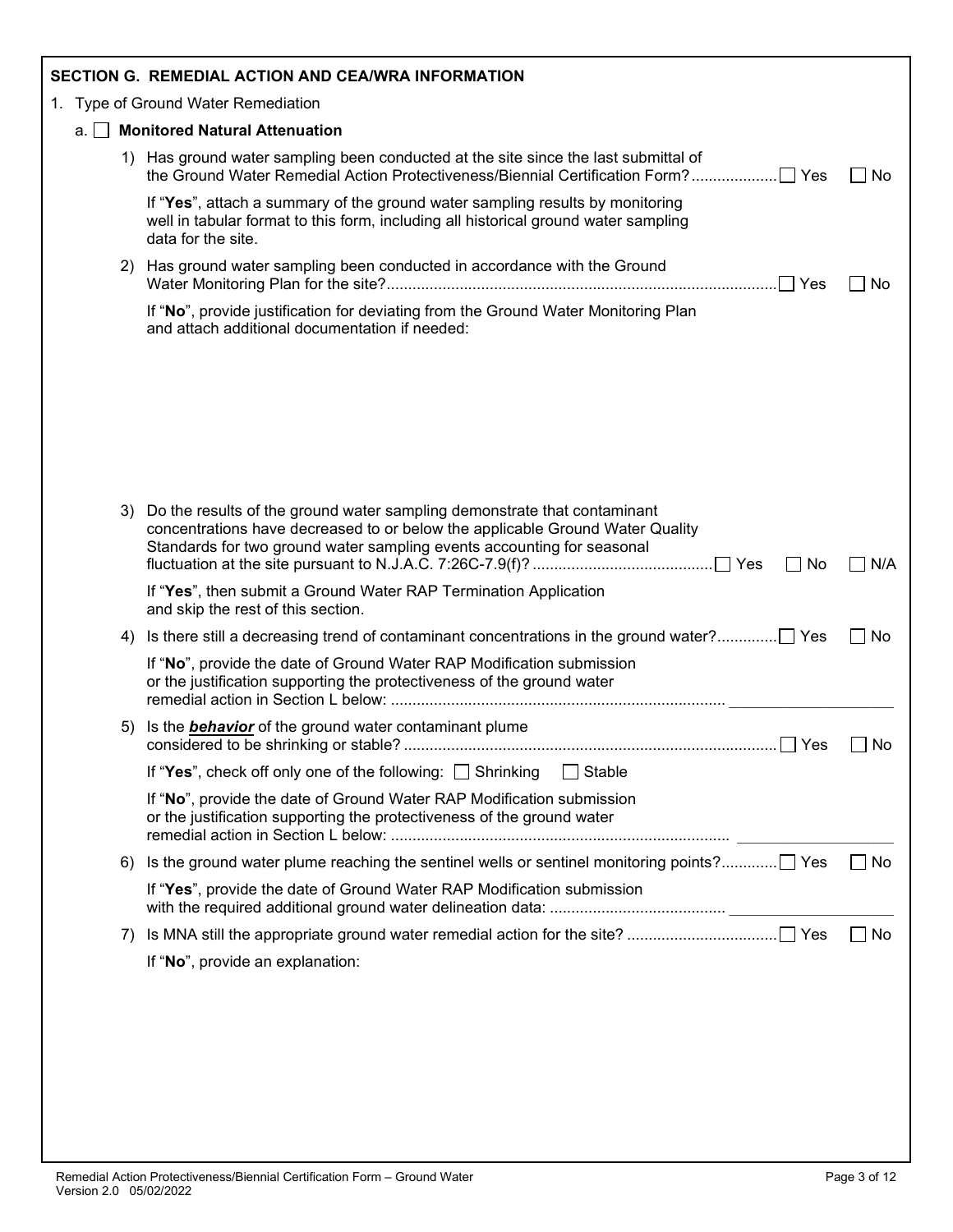| $b.$ Active Remediation                                                                 |                                                                                 |
|-----------------------------------------------------------------------------------------|---------------------------------------------------------------------------------|
| Provide the type of remediation:                                                        |                                                                                 |
| 1) Has ground water sampling been conducted at the site since the last submittal of the | No.                                                                             |
|                                                                                         | Yes<br>Ground Water Remedial Action Protectiveness/Biennial Certification Form? |

If "**Yes**", attach a summary of the ground water sampling results by monitoring well in tabular format to this form, including all historical ground water sampling data for the site.

| 2) Has ground water sampling been conducted in accordance with the Ground |  |
|---------------------------------------------------------------------------|--|
|                                                                           |  |
|                                                                           |  |

| If "No", provide justification for deviating from the Ground Water Monitoring Plan and |  |
|----------------------------------------------------------------------------------------|--|
| attach additional documentation if needed:                                             |  |

| 3) | Do the results of the ground water sampling demonstrate that contaminant<br>concentrations have decreased to or below the applicable Ground Water Quality<br>Standards for two ground water sampling events accounting for seasonal | $\Box$ No  | N/A       |
|----|-------------------------------------------------------------------------------------------------------------------------------------------------------------------------------------------------------------------------------------|------------|-----------|
|    | If "Yes", then submit a Ground Water RAP Termination Application<br>and skip the rest of this section.                                                                                                                              |            |           |
| 4) | Is there still a decreasing trend of contaminant concentrations in the ground water?                                                                                                                                                | Yes        | No        |
|    | If "No", provide the date of Ground Water RAP Modification submission<br>or the justification supporting the protectiveness of the ground water                                                                                     |            |           |
| 5) | Is the <b>behavior</b> of the ground water contaminant plume considered to be<br>shrinking or stable?                                                                                                                               | $\neg$ Yes | No        |
|    | If "Yes", check off only one of the following: Shrinking<br>Stable                                                                                                                                                                  |            |           |
|    | If "No", provide the date of Ground Water RAP Modification submission<br>or the justification supporting the protectiveness of the ground water                                                                                     |            |           |
| 6) | Is the ground water plume reaching the sentinel wells or sentinel monitoring points? Yes                                                                                                                                            |            | <b>No</b> |
|    | If "Yes", provide the date of Ground Water RAP Modification submission                                                                                                                                                              |            |           |
| 7) | If "No", provide an explanation:                                                                                                                                                                                                    |            | <b>No</b> |
| 8) | Has the active ground water treatment system been shutdown for longer than<br>48-hours since the last submittal of the Ground Water Remedial Action<br>If "Yes", provide an explanation for the shutdown, including the duration    | l INo      | N/A       |
|    | of the shutdown and whether or not the shutdown rendered the Remedial<br>Action not protective of public health, safety and of the environment:                                                                                     |            |           |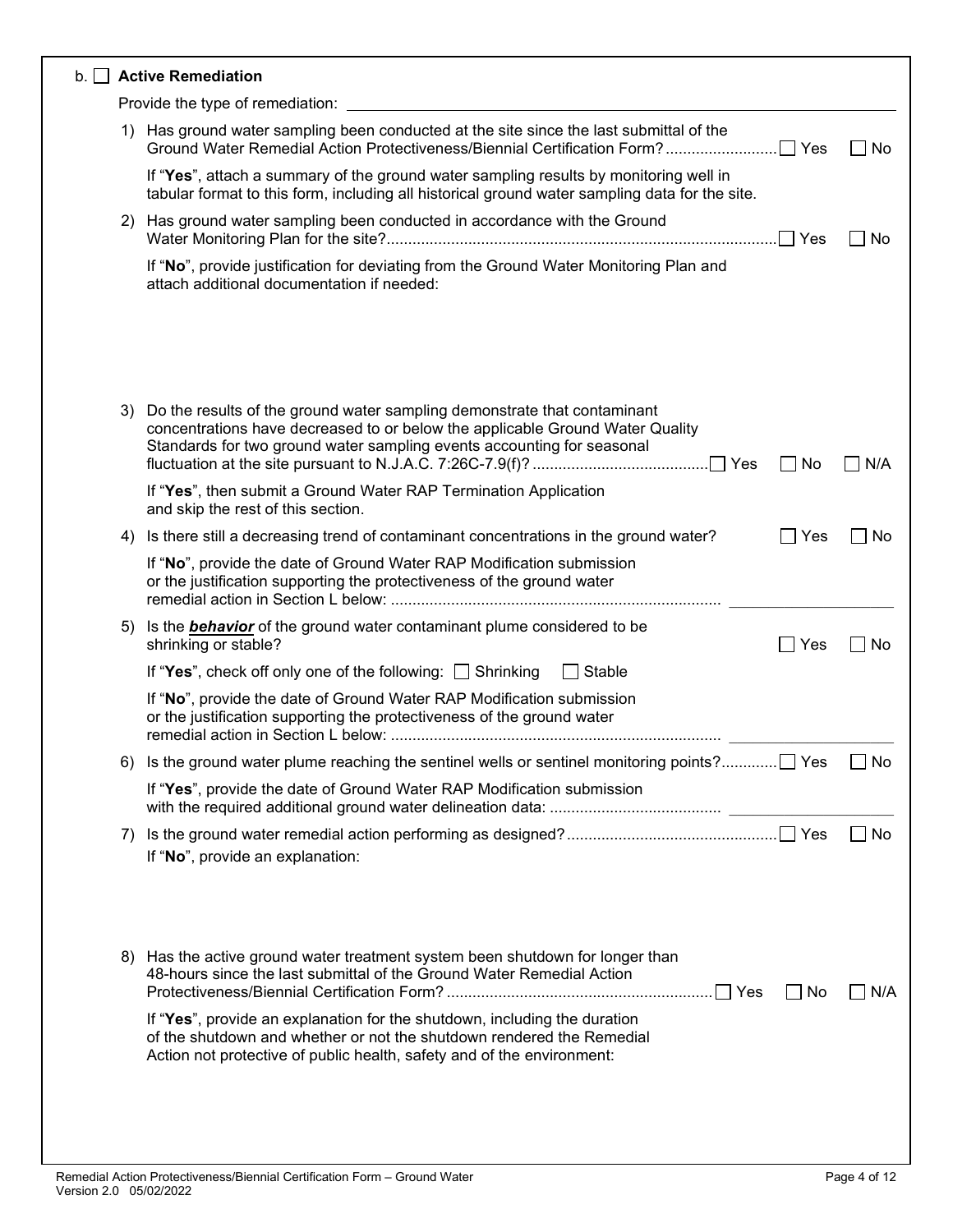|    |                                                                                                                                                                                                                                                                                                                                                                                                                               | l INo               |
|----|-------------------------------------------------------------------------------------------------------------------------------------------------------------------------------------------------------------------------------------------------------------------------------------------------------------------------------------------------------------------------------------------------------------------------------|---------------------|
|    | If "Yes", please provide the date of the TI Approval Letter from the Department:                                                                                                                                                                                                                                                                                                                                              |                     |
|    | Attach a summary of the TI Determination and a 5-year evaluation, if applicable.                                                                                                                                                                                                                                                                                                                                              |                     |
| 3. | Since the last submittal of the Ground Water Remedial Action Protectiveness/Biennial<br>Certification Form, has any ground water contamination been determined to have migrated                                                                                                                                                                                                                                               | No                  |
|    | If "Yes", provide the communication center number that was received when called<br>into the Hotline and a discussion of the issue below.                                                                                                                                                                                                                                                                                      |                     |
|    |                                                                                                                                                                                                                                                                                                                                                                                                                               |                     |
|    | Discussion:                                                                                                                                                                                                                                                                                                                                                                                                                   |                     |
|    |                                                                                                                                                                                                                                                                                                                                                                                                                               |                     |
|    | 4. Has the ground water flow direction changed at the site such that the sentinel                                                                                                                                                                                                                                                                                                                                             | No.<br>$\mathbf{1}$ |
|    | If "Yes", provide the date of Ground Water RAP Modification submission with                                                                                                                                                                                                                                                                                                                                                   |                     |
|    | 5. Has the CEA/WRA been revised for any reason that did not require conducting                                                                                                                                                                                                                                                                                                                                                | No                  |
|    |                                                                                                                                                                                                                                                                                                                                                                                                                               |                     |
| 6. | Did the Municipal Block and Lot number(s) of the CEA/WRA change since the last submittal                                                                                                                                                                                                                                                                                                                                      | No                  |
|    | If "Yes", attach a current Tax Map of the property and list the former and new Municipal<br>Block and Lot numbers of the CEA/WRA below:                                                                                                                                                                                                                                                                                       |                     |
|    | Former Municipal Block and Lot Number(s):                                                                                                                                                                                                                                                                                                                                                                                     |                     |
|    | New Municipal Block and Lot Number(s):                                                                                                                                                                                                                                                                                                                                                                                        |                     |
|    | 7. Did you provide hard copies of this form to the municipal and county clerks for each municipality<br>and county in which the CEA/WRA is located; the local, county and regional health department for each<br>municipality and county in which the CEA/WRA is located; each current owner of the site; each current<br>operator of the site; each current property owner within the footprint of the CEA/WRA; the<br>∣ Yes | No                  |
| 8. | Have any monitoring wells associated with the CEA/WRA been damaged,                                                                                                                                                                                                                                                                                                                                                           | No                  |
|    | If "Yes", describe what occurred and attach additional documentation as necessary (i.e.,<br>maintenance and evaluation logs for all the monitoring wells, a copy of any Well Abandonment<br>Report(s), construction specifications for each new/replacement well, documentation that the<br>Bureau of Water Allocation and Well Permitting was contacted for any monitoring wells that could<br>not be located, etc.):        |                     |
|    |                                                                                                                                                                                                                                                                                                                                                                                                                               |                     |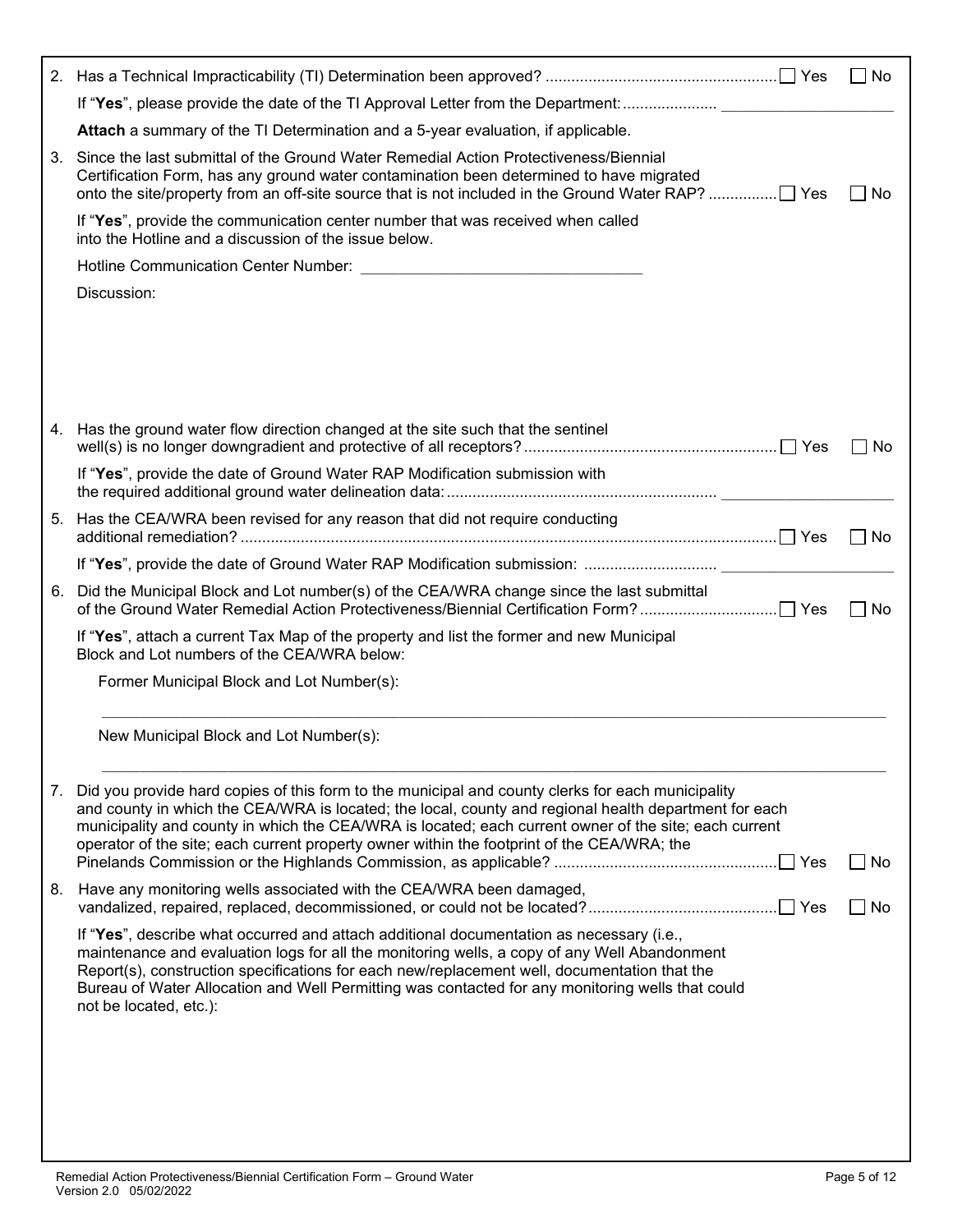| 9. Has a replacement monitoring well(s) been installed since the last submittal of the                                                                                                                                                                                                                                                                                                                                                                                                                                                                                                                                                                                                    | $\Box$ No |
|-------------------------------------------------------------------------------------------------------------------------------------------------------------------------------------------------------------------------------------------------------------------------------------------------------------------------------------------------------------------------------------------------------------------------------------------------------------------------------------------------------------------------------------------------------------------------------------------------------------------------------------------------------------------------------------------|-----------|
|                                                                                                                                                                                                                                                                                                                                                                                                                                                                                                                                                                                                                                                                                           | No        |
| If "No", then either:                                                                                                                                                                                                                                                                                                                                                                                                                                                                                                                                                                                                                                                                     |           |
| Provide the justification supporting the protectiveness of the ground water<br>remedial action in Section L below                                                                                                                                                                                                                                                                                                                                                                                                                                                                                                                                                                         |           |
| or                                                                                                                                                                                                                                                                                                                                                                                                                                                                                                                                                                                                                                                                                        |           |
| Provide the date of the Ground Water RAP Modification Application submission:                                                                                                                                                                                                                                                                                                                                                                                                                                                                                                                                                                                                             |           |
| Attach the construction specifications for each new well.                                                                                                                                                                                                                                                                                                                                                                                                                                                                                                                                                                                                                                 |           |
| 10. Since the Ground Water RAP was issued, did the comparison conducted pursuant to<br>N.J.A.C. 7:26C-7.9(b)2 require the submission of a Ground Water RAP Modification Application?  □ Yes                                                                                                                                                                                                                                                                                                                                                                                                                                                                                               | $\Box$ No |
| If "Yes", provide the date of Ground Water RAP Modification Application Submission:                                                                                                                                                                                                                                                                                                                                                                                                                                                                                                                                                                                                       |           |
| 11. Did the comparison conducted above reveal a change in the Ground Water Quality Standards?  T Yes                                                                                                                                                                                                                                                                                                                                                                                                                                                                                                                                                                                      | $\Box$ No |
|                                                                                                                                                                                                                                                                                                                                                                                                                                                                                                                                                                                                                                                                                           | $\Box$ No |
|                                                                                                                                                                                                                                                                                                                                                                                                                                                                                                                                                                                                                                                                                           | $\Box$ No |
| If "Yes", provide the date of Ground Water RAP Modification Application Submission:                                                                                                                                                                                                                                                                                                                                                                                                                                                                                                                                                                                                       |           |
| Attach a contaminant concentration table that compares the GWQS changes and order of magnitude analysis.                                                                                                                                                                                                                                                                                                                                                                                                                                                                                                                                                                                  |           |
| Contaminants of Emerging Concern (CECs): The permittee(s) is required to evaluate whether there is the potential that<br>the compounds listed below may have been manufactured, used, handled, stored, disposed or discharged at the AOC(s)<br>associated with the Ground Water RAP. Evaluation does not mean analysis. Evaluation means using your professional<br>judgement to determine if the compounds are potential contaminants of concern at the AOC(s) associated with the Ground<br>Water RAP. The evaluation of these compounds should be the same as any other compound. Additional information on<br>CECs can be found at https://www.nj.gov/dep/srp/emerging-contaminants/. |           |
| 12. Is 1,4-dioxane a potential contaminant of concern at the AOC(s) associated                                                                                                                                                                                                                                                                                                                                                                                                                                                                                                                                                                                                            | $\Box$ No |
| 13. Is perchlorate a potential contaminant of concern at the AOC(s) associated<br>with the Ground Water RAP and does it require further remedial investigation?<br>∣ Yes                                                                                                                                                                                                                                                                                                                                                                                                                                                                                                                  | No        |
| 14. Are per- and polyfluoroalkyl substances (PFAS), including but not limited to<br>perfluorononanoic acid (PFNA), perfluorooctanoic acid (PFOA), and perfluorooctane<br>sulfonic acid (PFOS) potential contaminants of concern at the AOC(s) associated                                                                                                                                                                                                                                                                                                                                                                                                                                  | $\Box$ No |
| 15. Is 1,2,3-trichloropropane (1,2,3-TCP) a potential contaminant of concern at the AOC(s)                                                                                                                                                                                                                                                                                                                                                                                                                                                                                                                                                                                                | No.       |
| Attach the results of the required emerging CECs evaluation:                                                                                                                                                                                                                                                                                                                                                                                                                                                                                                                                                                                                                              |           |
| If "Yes" to any of the questions 12 to 15 above, then provide a discussion of how this issue is being addressed:                                                                                                                                                                                                                                                                                                                                                                                                                                                                                                                                                                          |           |
|                                                                                                                                                                                                                                                                                                                                                                                                                                                                                                                                                                                                                                                                                           |           |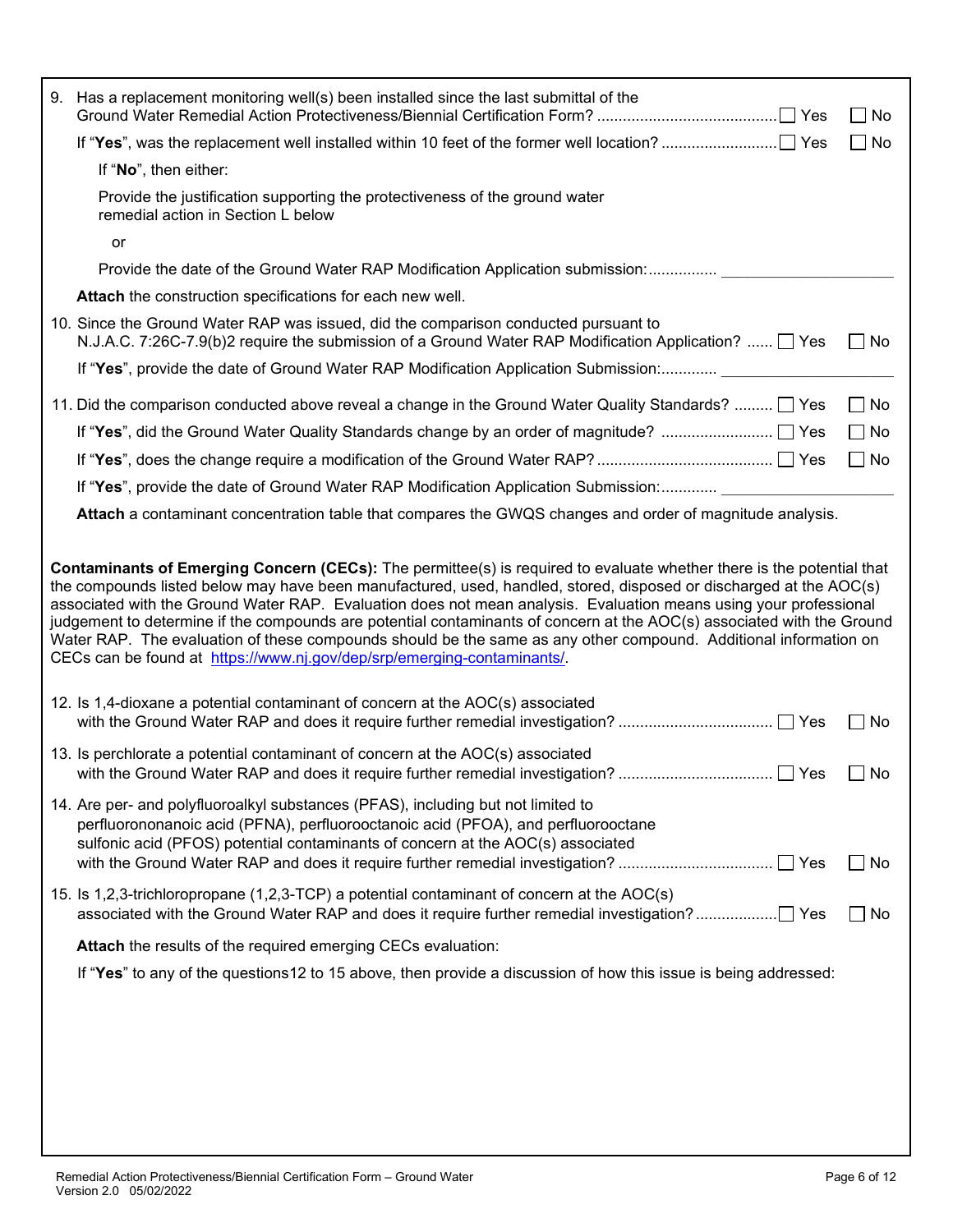|    | SECTION H. SITE USE, CHANGES, AND DISTURBANCES                                                                                                                                                                                                                                                                                                                                       |  |  |  |
|----|--------------------------------------------------------------------------------------------------------------------------------------------------------------------------------------------------------------------------------------------------------------------------------------------------------------------------------------------------------------------------------------|--|--|--|
|    | 1. Indicate current site use:                                                                                                                                                                                                                                                                                                                                                        |  |  |  |
|    | Industrial<br><b>Child Care Facility</b><br>Park or Recreational Use<br>  Solar Panels<br>Residential<br>Hospital<br>Other:<br>Vacant<br>Commercial<br>Landfill<br><b>Government Facility</b><br>School<br>Agricultural<br>Road/Right of Way                                                                                                                                         |  |  |  |
|    | 2. Has the site use(s) changed since the last submittal of the Ground Water<br>$\Box$ No                                                                                                                                                                                                                                                                                             |  |  |  |
|    | 3. Have site use changes occurred or disturbances of the land, such as installation of a<br>detention basin, taken place that has rendered the ground water remedial action not<br>protective of public health, safety and of the environment?<br>Yes<br>  No                                                                                                                        |  |  |  |
|    | If "Yes", provide the date of the Ground Water RAP Modification Application submission:                                                                                                                                                                                                                                                                                              |  |  |  |
|    | SECTION I. CURRENT OR PLANNED WATER USE WITHIN THE WELL SEARCH AREA                                                                                                                                                                                                                                                                                                                  |  |  |  |
|    | 1. Water use within the CEA/WRA when CEA/WRA<br>2. Current water use within the CEA/WRA Boundaries<br>was established (check all that apply)<br>(check all that apply)                                                                                                                                                                                                               |  |  |  |
|    | Potable<br>Potable<br><b>Well Head Protection Area</b><br><b>Well Head Protection Area</b><br>$\Box$ Tier 1 $\Box$ Tier 2 $\Box$ Tier 3<br>$\Box$ Tier 1 $\Box$ Tier 2 $\Box$ Tier 3<br>Irrigation<br>Irrigation<br>Industrial<br>Industrial<br>Geothermal<br>Geothermal<br>$\Box$ Not Applicable<br>Not Applicable                                                                  |  |  |  |
| 3. | Are there any planned changes in water use for the aquifers in which the<br>CEA/WRA is located since the last submittal of the Ground Water Remedial<br>.  Yes<br>No                                                                                                                                                                                                                 |  |  |  |
|    | Check all the sources that were evaluated to determine planned changes in water use:                                                                                                                                                                                                                                                                                                 |  |  |  |
|    | <b>Municipal Master Plans</b><br><b>Zoning Plans</b><br>□ Local water purveyor plans and planning data pertaining to the existence of water lines<br>and proposed future installation of water lines, wells or well fields<br>Local and County ordinances restricting installation of potable wells<br>Local and County boards of health<br>Local planning officials<br>$\mathbf{I}$ |  |  |  |
| 4. | $\Box$ No                                                                                                                                                                                                                                                                                                                                                                            |  |  |  |
| 5. | Has the required well search identified any wells installed within one mile up-gradient,<br>side-gradient, and down-gradient of the CEA/WRA since the last submittal of the<br>No                                                                                                                                                                                                    |  |  |  |
|    | Attach the results of the required updated well search to this form, including a scaled map<br>and a table indicating which wells were previously evaluated.                                                                                                                                                                                                                         |  |  |  |
|    | If "Yes", check all that apply:                                                                                                                                                                                                                                                                                                                                                      |  |  |  |
|    | Potable<br>$\Box$ Industrial<br><b>Community Supply Well</b><br>$\Box$ Irrigation<br>Geothermal<br>Production<br>Non-Community Supply Well                                                                                                                                                                                                                                           |  |  |  |
|    | If you checked one of the above, was it necessary to sample the well pursuant to<br>$\Box$ Yes<br>$\Box$ No                                                                                                                                                                                                                                                                          |  |  |  |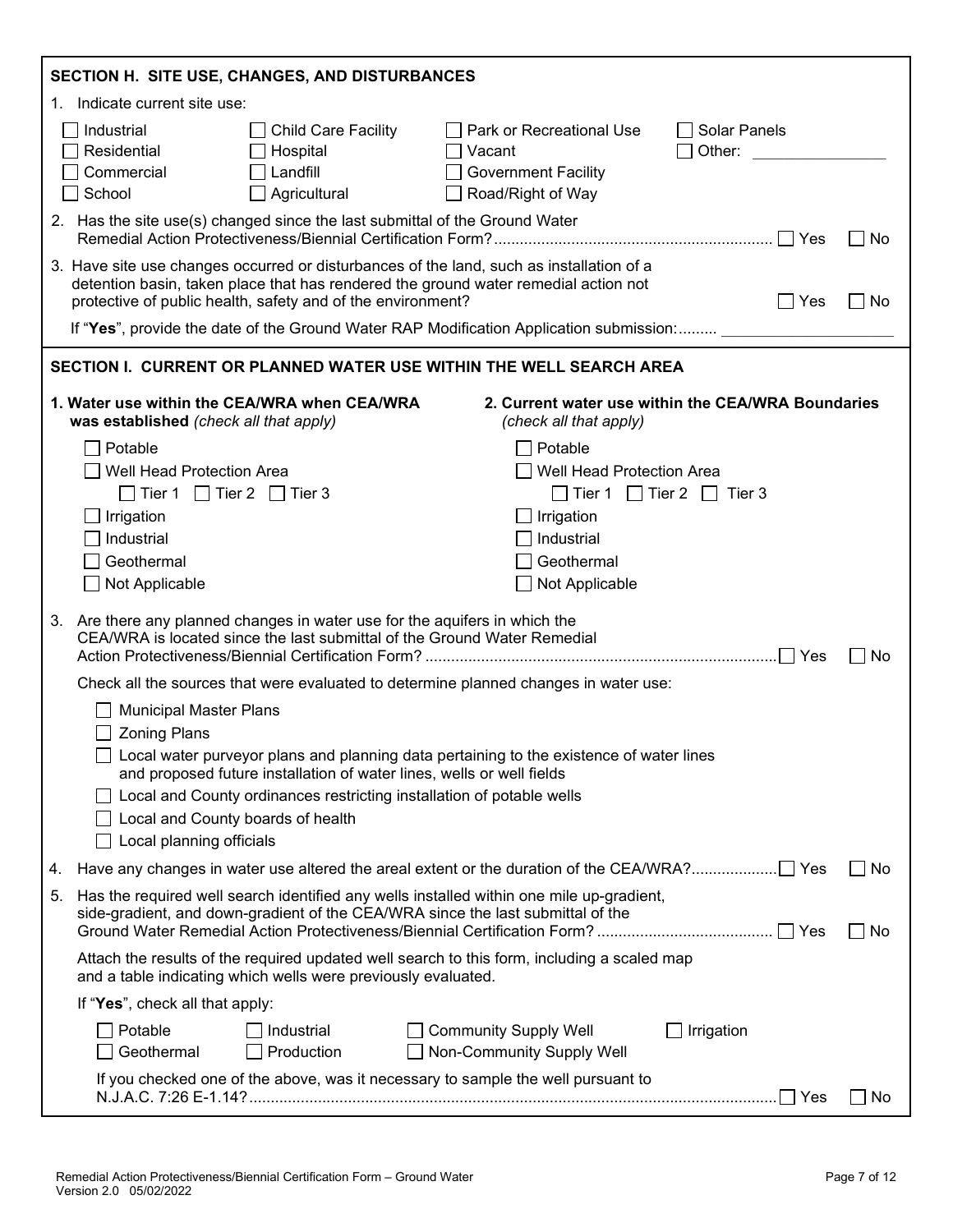| 6. | Did or will the actual or planned changes reported in items 1-5 above render<br>the remedial action that includes the CEA/WRA not protective of public health,                                                                                                                                                               | l No      |
|----|------------------------------------------------------------------------------------------------------------------------------------------------------------------------------------------------------------------------------------------------------------------------------------------------------------------------------|-----------|
|    | If "Yes", provide the date of the Ground Water RAP Modification Application submission:                                                                                                                                                                                                                                      |           |
|    | 7. Are any Point of Entry Treatment (POET) water systems currently installed<br>at any buildings as a result of this ground water contamination? (If a POET water system                                                                                                                                                     | No        |
|    | If "Yes", attach the ground water sampling results and provide a discussion of this issue below:                                                                                                                                                                                                                             |           |
|    |                                                                                                                                                                                                                                                                                                                              |           |
|    |                                                                                                                                                                                                                                                                                                                              |           |
|    |                                                                                                                                                                                                                                                                                                                              |           |
|    |                                                                                                                                                                                                                                                                                                                              |           |
|    |                                                                                                                                                                                                                                                                                                                              |           |
|    | Note: A Ground Water RAP Modification Application should be submitted if the POET water system was installed as a<br>result of ground water contamination and it is not included in the Ground Water RAP for the site.                                                                                                       |           |
|    | <b>SECTION J. VAPOR INTRUSION</b>                                                                                                                                                                                                                                                                                            |           |
|    |                                                                                                                                                                                                                                                                                                                              | No        |
|    | If "Yes", then complete this section; otherwise proceed to the next section                                                                                                                                                                                                                                                  |           |
| 2. | Based on the most recent data available or ground water data collected for the Ground<br>Water Remedial Action Protectiveness/Biennial Certification Form, are any contaminants<br>of concern currently above the Vapor Intrusion Ground Water Screening Levels that require                                                 | <b>No</b> |
|    | If "Yes", attach a table with the vapor intrusion sampling results, a scaled site map indicating<br>the location of all structures investigated for vapor intrusion, and provide a discussion of those<br>results below or provide a written explanation with the reasons for not evaluating the vapor<br>intrusion pathway. |           |
|    |                                                                                                                                                                                                                                                                                                                              |           |
|    |                                                                                                                                                                                                                                                                                                                              |           |
|    |                                                                                                                                                                                                                                                                                                                              |           |
|    |                                                                                                                                                                                                                                                                                                                              |           |
|    |                                                                                                                                                                                                                                                                                                                              |           |
|    | 3. Were there any changes in property use for the site or surrounding properties that                                                                                                                                                                                                                                        | No        |
|    | If "Yes", attach a table with the vapor intrusion sampling results, a scaled site map indicating<br>the location of all structures investigated for vapor intrusion, and provide a discussion of<br>those results below or provide a written explanation with the reasons for not evaluating the<br>vapor intrusion pathway: |           |
|    |                                                                                                                                                                                                                                                                                                                              |           |
|    |                                                                                                                                                                                                                                                                                                                              |           |
|    |                                                                                                                                                                                                                                                                                                                              |           |
|    |                                                                                                                                                                                                                                                                                                                              |           |
|    |                                                                                                                                                                                                                                                                                                                              |           |
|    |                                                                                                                                                                                                                                                                                                                              |           |
|    |                                                                                                                                                                                                                                                                                                                              |           |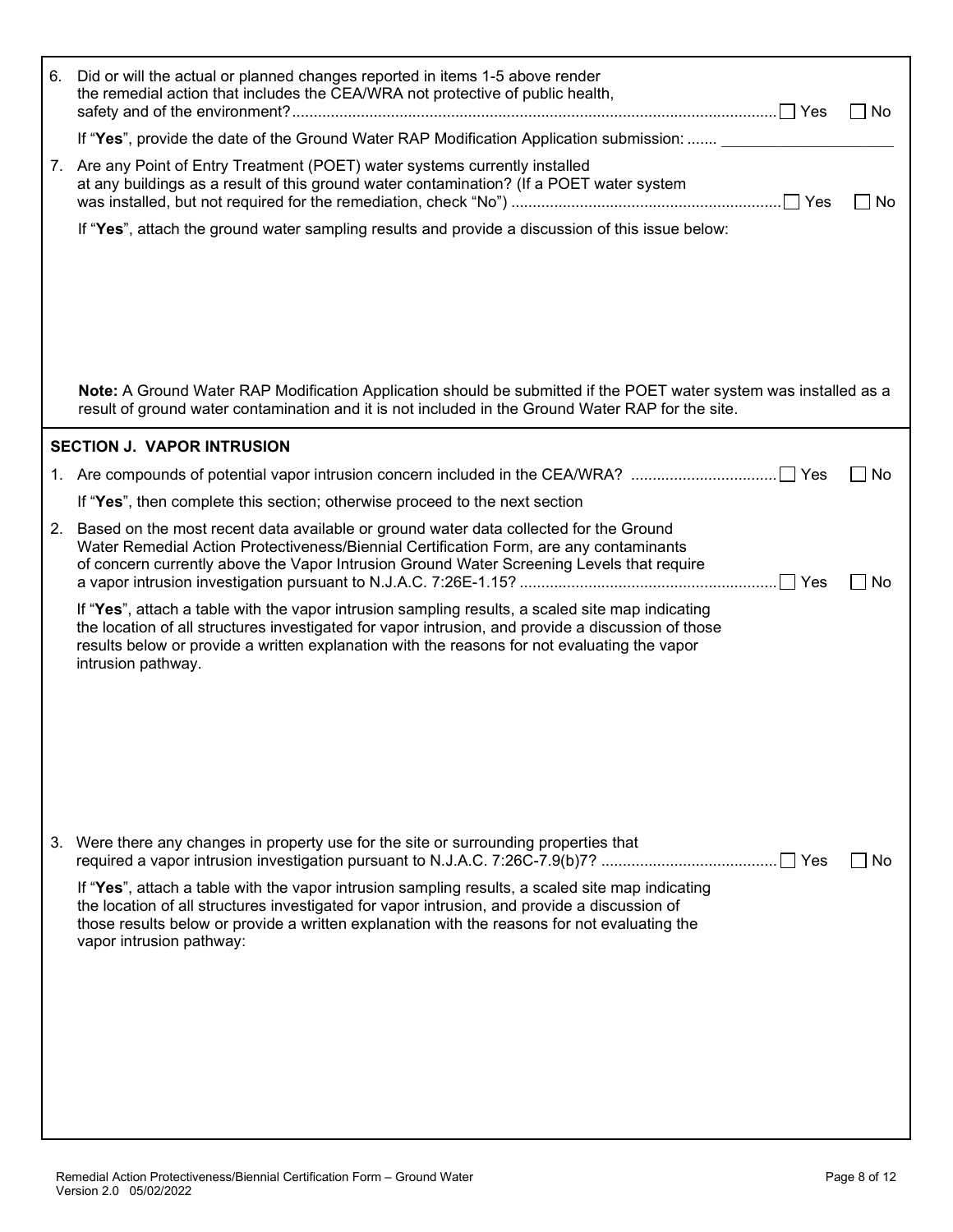|    | 4. Have any vapor intrusion engineering controls/mitigation systems been installed as a result<br>of this ground water contamination? (If a system was installed, but not required for the<br>$\Box$ No                                                                                                                                                                                                                                                                                                |
|----|--------------------------------------------------------------------------------------------------------------------------------------------------------------------------------------------------------------------------------------------------------------------------------------------------------------------------------------------------------------------------------------------------------------------------------------------------------------------------------------------------------|
|    | If "Yes", indicate the type of engineering control that was implemented: (check all that apply)                                                                                                                                                                                                                                                                                                                                                                                                        |
|    | □ Sub-Slab Depressurization System (SSDS)<br>$\Box$ Active $\Box$ Passive<br>□ Sub-Slab Ventilation System<br>Soil Vapor Extraction System<br>$\Box$ Other (specify):                                                                                                                                                                                                                                                                                                                                  |
|    | Attach any vapor intrusion sampling results as required from the OMM Plan for the vapor intrusion engineering<br>control(s)/mitigation system(s) for the permit, including the NJDEP Vapor Intrusion Mitigation Monitoring and<br>Maintenance Checklist. Provide a scaled site map that clearly identifies the building(s) and/or structure(s) with the<br>vapor intrusion engineering control(s)/mitigation system(s) in place, including the address and block and lot of each<br>impacted property. |
|    | Note: A Ground Water RAP Modification Application should be submitted if the vapor intrusion<br>engineering controls/mitigation systems is not included in the Ground Water RAP for the site.                                                                                                                                                                                                                                                                                                          |
| 5. | Is there soil gas contamination above the Soil Gas Screening Levels<br>$\Box$ No                                                                                                                                                                                                                                                                                                                                                                                                                       |
|    | If "Yes", attach documentation of building inspections and/or any vapor intrusion sampling<br>results as required from the Vapor Intrusion Long-Term Monitoring Plan for the permit.                                                                                                                                                                                                                                                                                                                   |
|    | Note: A Ground Water RAP Modification Application should be submitted if the Vapor Intrusion<br>Long-Term Monitoring Plan is not included in the Ground Water RAP for the site.                                                                                                                                                                                                                                                                                                                        |
|    | $\Box$ No                                                                                                                                                                                                                                                                                                                                                                                                                                                                                              |
|    | $\Box$ No                                                                                                                                                                                                                                                                                                                                                                                                                                                                                              |
|    | Attach a summary of the inspections and a scale site map clearly identifying the buildings with<br>Indeterminate Vapor Intrusion Pathway status, including the address and block/lot of each building.                                                                                                                                                                                                                                                                                                 |
|    | Note: A Ground Water RAP Modification Application should be submitted if the Indeterminate<br>Vapor Intrusion Pathway status is not included in the Ground Water RAP for the site.                                                                                                                                                                                                                                                                                                                     |
|    | <b>SECTION K. FINANCIAL ASSURANCE</b>                                                                                                                                                                                                                                                                                                                                                                                                                                                                  |
|    | No                                                                                                                                                                                                                                                                                                                                                                                                                                                                                                     |
|    | If "No", proceed to the next section.                                                                                                                                                                                                                                                                                                                                                                                                                                                                  |
| 2. | No                                                                                                                                                                                                                                                                                                                                                                                                                                                                                                     |
|    | If "Yes", attach a completed Remediation Cost Review and RFS/FA Form with a detailed cost estimate.                                                                                                                                                                                                                                                                                                                                                                                                    |
| 3. | If the Financial Assurance Instrument is a Line of Credit, Remediation Trust Fund, Surety Bond,<br>or Environmental Insurance Policy, have annual statements confirming the value of the<br>□ No                                                                                                                                                                                                                                                                                                       |
|    | If "No", attach the annual statements confirming the value of the Financial Assurance Instrument.                                                                                                                                                                                                                                                                                                                                                                                                      |
| 4. | If the current owner of the site is either a homeowner association or a condominium<br>association, have copies of the annual budget that includes funds for the operation,<br>maintenance, and monitoring of the engineering control(s) at the site been submitted<br>.∐ Yes<br>No                                                                                                                                                                                                                    |
|    | If "No", attach copies of the association's annual budget that includes funds for the<br>operation, maintenance, and monitoring of the engineering control(s) at the site.                                                                                                                                                                                                                                                                                                                             |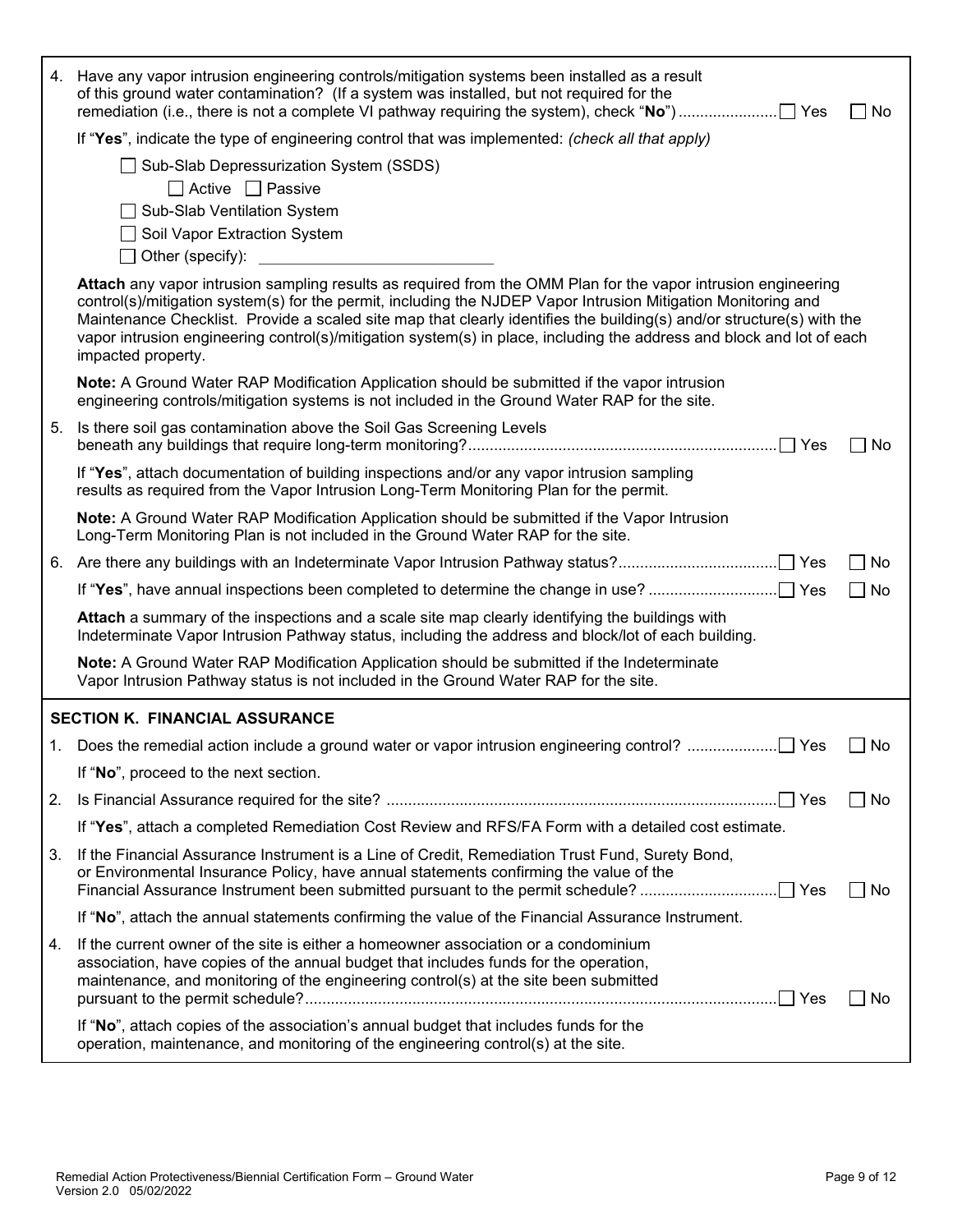## **SECTION L. OTHER INFORMATION PROVIDED**

List any other pertinent information to support the Ground Water Remedial Action Protectiveness/Biennial Certification Form. This section should include a discussion of any new information or ground water data as it relates to the protectiveness of the ground water remedial action for the site.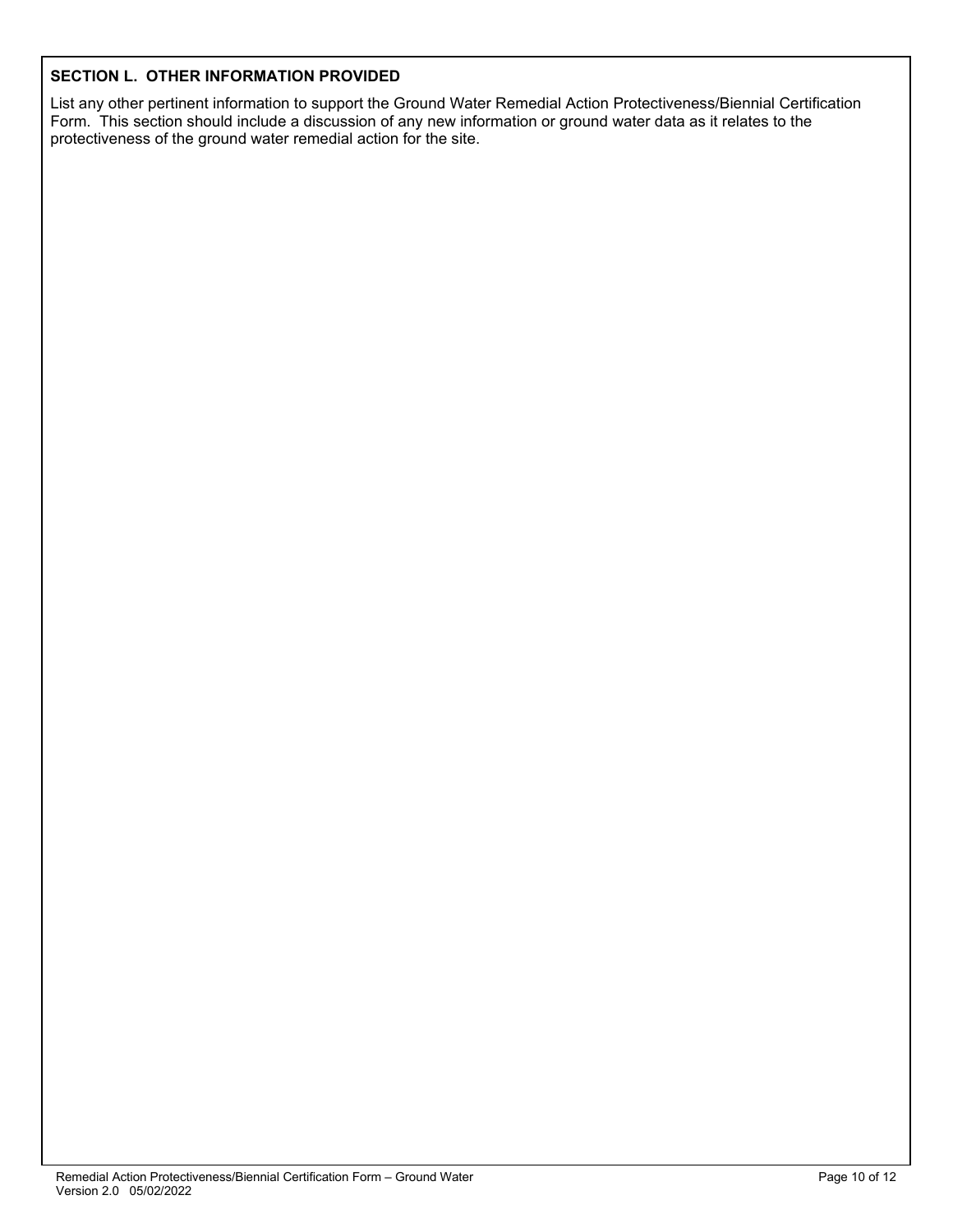|                                                                                                                                                                                                                                                                                                                                                                                                                                                                                                                                                                                                                                                                                                                                                                                                                                                                                                                                                                                                                                                                                                                                                                                                                                                                                          | <b>CERTIFICATION</b>                                              | SECTION M. PERSON WITH PRIMARY RESPONSIBILITY FOR PERMIT COMPLIANCE / PERSON RESPONSIBLE<br>FOR MONITORING THE PROTECTIVENESS OF THE REMEDIAL ACTION INFORMATION AND |  |  |
|------------------------------------------------------------------------------------------------------------------------------------------------------------------------------------------------------------------------------------------------------------------------------------------------------------------------------------------------------------------------------------------------------------------------------------------------------------------------------------------------------------------------------------------------------------------------------------------------------------------------------------------------------------------------------------------------------------------------------------------------------------------------------------------------------------------------------------------------------------------------------------------------------------------------------------------------------------------------------------------------------------------------------------------------------------------------------------------------------------------------------------------------------------------------------------------------------------------------------------------------------------------------------------------|-------------------------------------------------------------------|----------------------------------------------------------------------------------------------------------------------------------------------------------------------|--|--|
| Affiliation/Name of Organization                                                                                                                                                                                                                                                                                                                                                                                                                                                                                                                                                                                                                                                                                                                                                                                                                                                                                                                                                                                                                                                                                                                                                                                                                                                         |                                                                   |                                                                                                                                                                      |  |  |
| Representative First Name: <u>___________________________</u>                                                                                                                                                                                                                                                                                                                                                                                                                                                                                                                                                                                                                                                                                                                                                                                                                                                                                                                                                                                                                                                                                                                                                                                                                            |                                                                   |                                                                                                                                                                      |  |  |
| Title:                                                                                                                                                                                                                                                                                                                                                                                                                                                                                                                                                                                                                                                                                                                                                                                                                                                                                                                                                                                                                                                                                                                                                                                                                                                                                   | <u> 1989 - Andrea Stadt Britain, amerikansk politik (d. 1989)</u> |                                                                                                                                                                      |  |  |
|                                                                                                                                                                                                                                                                                                                                                                                                                                                                                                                                                                                                                                                                                                                                                                                                                                                                                                                                                                                                                                                                                                                                                                                                                                                                                          | Phone Number: <u>___________________________________</u>          |                                                                                                                                                                      |  |  |
|                                                                                                                                                                                                                                                                                                                                                                                                                                                                                                                                                                                                                                                                                                                                                                                                                                                                                                                                                                                                                                                                                                                                                                                                                                                                                          |                                                                   |                                                                                                                                                                      |  |  |
|                                                                                                                                                                                                                                                                                                                                                                                                                                                                                                                                                                                                                                                                                                                                                                                                                                                                                                                                                                                                                                                                                                                                                                                                                                                                                          |                                                                   |                                                                                                                                                                      |  |  |
|                                                                                                                                                                                                                                                                                                                                                                                                                                                                                                                                                                                                                                                                                                                                                                                                                                                                                                                                                                                                                                                                                                                                                                                                                                                                                          |                                                                   |                                                                                                                                                                      |  |  |
| This certification shall be signed by the person with primary responsibility for permit compliance/person responsible for<br>monitoring the protectiveness of the remedial action in accordance with the Administrative Requirements for the<br>Remediation of Contaminated Sites rule at N.J.A.C. 7:26C-1.5(a).<br>I certify under penalty of law that I have personally examined and am familiar with the information submitted herein,<br>including all attached documents, and that based on my inquiry of those individuals immediately responsible for obtaining<br>the information, to the best of my knowledge, I believe that the submitted information is true, accurate and complete. I am<br>aware that there are significant civil penalties for knowingly submitting false, inaccurate or incomplete information and that I<br>am committing a crime of the fourth degree if I make a written false statement which I do not believe to be true. I am also<br>aware that if I knowingly direct or authorize the violation of any statute, I am personally liable for the penalties.<br>I also understand that engineering and institutional controls must be evaluated and maintained to ensure they remain<br>protective of public health and safety and the environment. |                                                                   |                                                                                                                                                                      |  |  |
| Based upon the information provided herein, I hereby certify that the remedial action(s) implemented at the site that<br>includes engineering and/or institutional controls remains protective of public health and safety and the environment.                                                                                                                                                                                                                                                                                                                                                                                                                                                                                                                                                                                                                                                                                                                                                                                                                                                                                                                                                                                                                                          |                                                                   |                                                                                                                                                                      |  |  |
| Signature:                                                                                                                                                                                                                                                                                                                                                                                                                                                                                                                                                                                                                                                                                                                                                                                                                                                                                                                                                                                                                                                                                                                                                                                                                                                                               |                                                                   | Date:                                                                                                                                                                |  |  |
| Name/Title:                                                                                                                                                                                                                                                                                                                                                                                                                                                                                                                                                                                                                                                                                                                                                                                                                                                                                                                                                                                                                                                                                                                                                                                                                                                                              |                                                                   |                                                                                                                                                                      |  |  |
|                                                                                                                                                                                                                                                                                                                                                                                                                                                                                                                                                                                                                                                                                                                                                                                                                                                                                                                                                                                                                                                                                                                                                                                                                                                                                          |                                                                   |                                                                                                                                                                      |  |  |

Completed forms should be emailed to srp\_submissions@dep.nj.gov\*.

*\**All Ground Water Remedial Action Protectiveness/Biennial Certification forms associated with a Post-NFA Case must continue to be submitted on a CD by mail with the accompanying fee to the following address:

> Bureau of Case Assignment & Initial Notice Site Remediation Program NJ Department of Environmental Protection 401-05H PO Box 420 Trenton, NJ 08625-0420

1